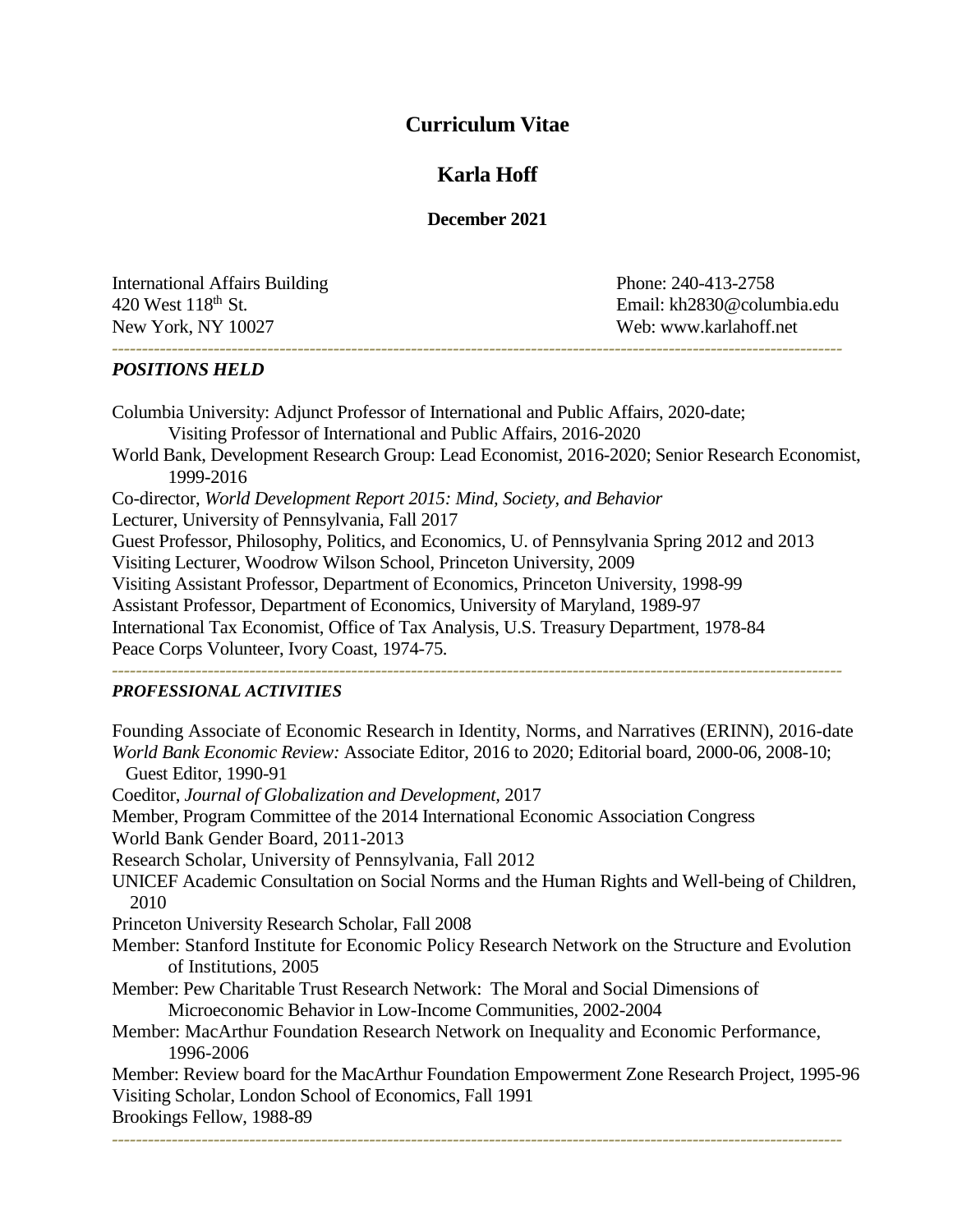# *HONORS*

World Bank DEC-VPU Award to the *2015 World Development Report* team Citation of Excellence, Top 50 Papers, Emerald Management Review 2009 for "Exiting a Lawless State," *Economic Journa,l* 2008 Excellence in Refereeing Award, *American Economic Review,* 2009 World Bank Spot Awards, 2002 and 2008 Reed College, Bernard Goldhammer Memorial Lecture, 2002 Excellence in Teaching Award, University of Maryland, Dept. of Economics, 1994, 1996, 1997 Princeton University Fellowship, 1985-89 Wellesley College Scholar, 1974 National Merit Scholar, 1970

# *PUBLICATIONS*

### *Edited Books*

*Poverty Traps* (with Samuel Bowles and Steven Durlauf), Princeton University Press, 2006; paperback edition, 2016.

Recommended by *21st Century Economics – Economic Ideas You Should Read and Remember*, eds. Frey and Schaltegger, 2019.

*The Economics of Rural Organization: Theory, Practice, and Policy* (with Avishay Braverman and Joseph E. Stiglitz), Oxford University Press, 1993.

### *Journal Articles*

- 1. Using Behavioral Economics to Reduce Poverty and Oppression (with Allison Demeritt). *Social Philosophy & Policy,* forthcoming in 2023.
- 2. Cultural Impediments to Learning to Cooperate: An Experimental Study of High- and Low-Caste Men in Rural India (with Benjamin Brooks and Priyanka Pandey), 2018, *Proceedings of the National Academy of Sciences* 115 (45): 11385-11392.
- 3. The Making of Behavioral Development Economics (with Allison Demeritt), 2018. *History of Political Economy* 50 (annual supplement): 303-322 <http://bit.ly/2GwyGUK>
- 4. The Whys of Social Exclusion: Insights from Behavioral Economics (with James Walsh). 2018. *World Bank Research Observer* 33(1): 1-33.
- 5. Striving for Balance in Economics: Towards a Theory of the Social Determination of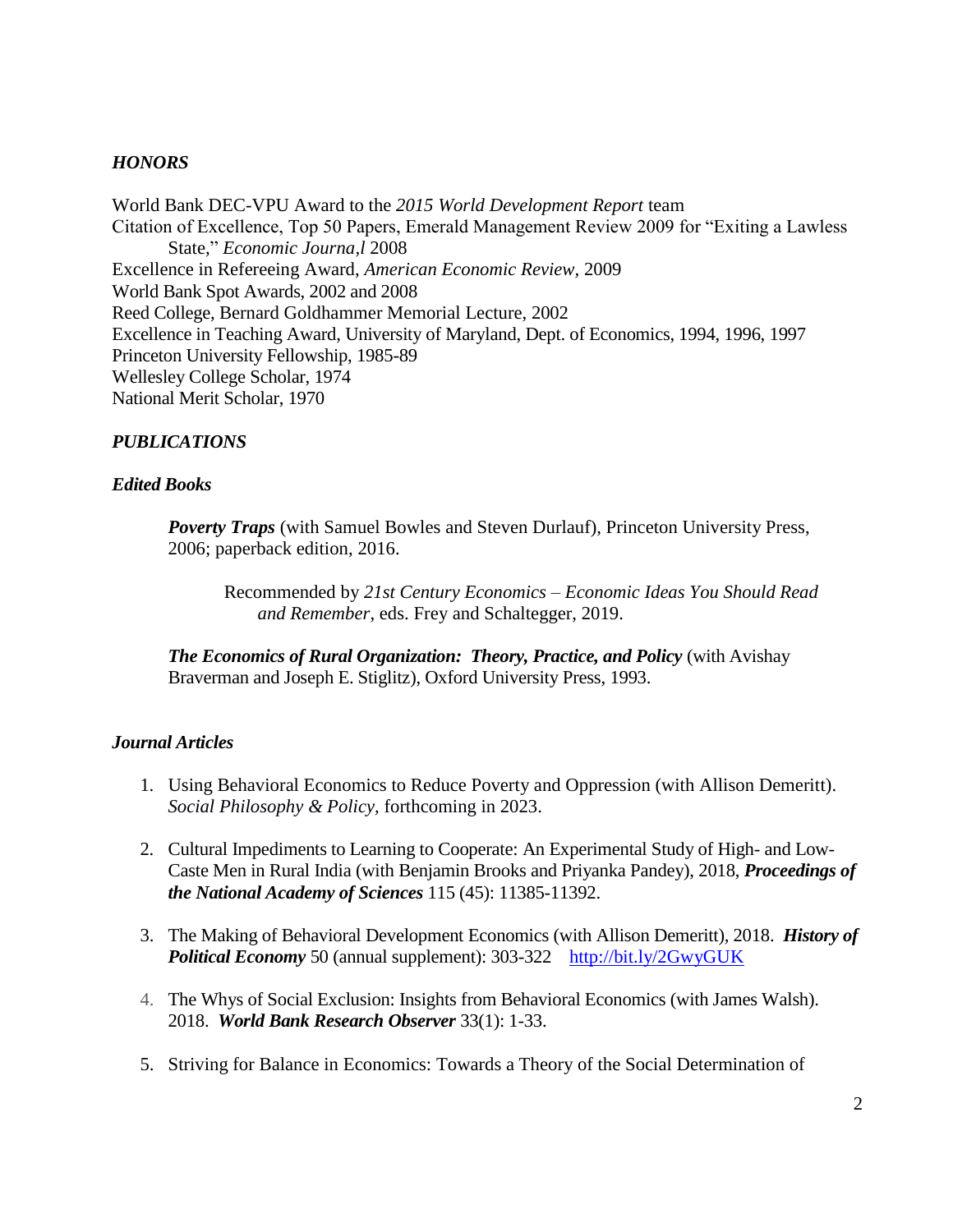Behavior (with Joseph E. Stiglitz), 2016. *Journal of Economic Behavior and Organization* 126, Part B: 25-57. <http://www.sciencedirect.com/science/article/pii/S016726811600007X>

Summary at [http://www.worldbank.org/en/news/feature/2016/03/28/yes-culture](http://www.worldbank.org/en/news/feature/2016/03/28/yes-culture-matters-for-economic-development)[matters-for-economic-development](http://www.worldbank.org/en/news/feature/2016/03/28/yes-culture-matters-for-economic-development) 

- **6.** Making Up People: The Effect of Identity on Performance in a Modernizing Society (with Priyanka Pandey), 2014. *Journal of Development Economics,* 106:118-131.
- 7. Tastes, Castes, and Culture: The Influence of Society on Preferences (with Ernst Fehr), *Economic Journal,* 121 (November), 2011, F396-F412.
- 8. Caste and Punishment—The Legacy of Caste Culture in Norm Enforcement (with Mayuresh Kshetramade and Ernst Fehr), *Economic Journal,* 121(November), 2011, F449-F475.
- 9. Equilibrium Fictions: A Cognitive Approach to Societal Rigidity (with Joseph E. Stiglitz), *American Economic Review,* 100, 2010, 141-146.
- 10. Dysfunctional Finance: Positive Shocks and Negative Outcomes, *Journal of Globalization and Development, 1*(1) 2010 (January). <http://www.bepress.com/jgd/vol1/iss1/art4>
- 11. Turnover in Power as a Restraint on Investing in Influence: Evidence from the Post-Communist Transition (with Branko Milanovic and Shale Horowitz), *Economics and Politics,*2010 (November), vol. 22 (3), 329-361.
- **12.** Government Turnover: Concepts, Measures, and Applications (with Branko Milanovic and Shale Horowitz), *European Journal of Political Research*, March 2009.
- 13. Exiting a Lawless State (with Joseph E. Stiglitz), *Economic Journal* 118(531), August 2008, 1474-1497.
- 14. Spite and Development (with Ernst Fehr and Mayuresh Kshetramade), *American Economic Review* 98(2), 2008, 494-99
- 15. Discrimination, Social Identity, and Durable Inequalities (with Priyanka Pandey), *American Economic Review* 96 (2)*,* 2006, 206-211.
- 16. Opportunity Is Not Everything: How Belief Systems and Mistrust Shape Responses to Economic Incentives (with Priyanka Pandey). *Economics of Transition* 13 (2), Special issue on *Institutions and Economic Performance*, 2005, 445-472

Reprinted in Ashwini Deshpande, ed., *Discrimination,* Oxford University Press (India).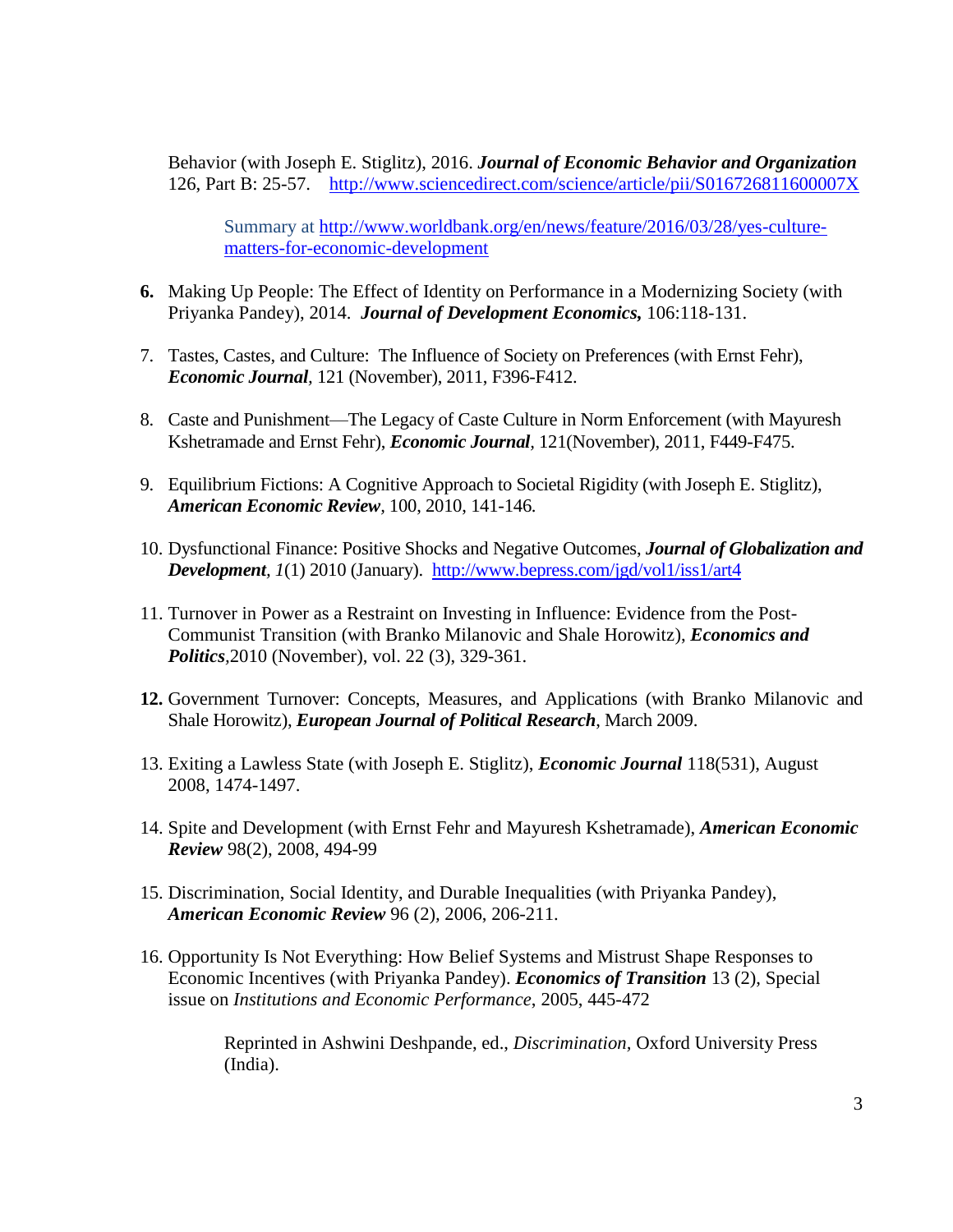- 17. Homeownership, Community Interactions, and Segregation (with Arijit Sen), *American Economic Review* 95 (4), 2005, 1167 -1189.
- 18. After the Big Bang? Obstacles to the Emergence of the Rule of Law in Post-Communist Societies (with Joseph E. Stiglitz), *American Economic Review* 94 (3)*,* 2004, 753-763

### Reprinted in:

*-Economic development: The critical role of competition, law, and policy.*  Eleanor M. Fox and Abel M. Mateus, eds. Cheltenham, Glos, UK: Edward Elgar Publishing, 2011.

-*The Russian Economy,* Stephen Fortescue, ed., Routledge, 2016.

- 19. Paths of Institutional Development: A View from Economic History, *World Bank Research Observer* 18(2), 2003, 2205-226. [https://academic.oup.com/wbro/article/18/2/205/1682064/Paths-of-Institutional-](https://academic.oup.com/wbro/article/18/2/205/1682064/Paths-of-Institutional-Development-A-View-from)[Development-A-View-from](https://academic.oup.com/wbro/article/18/2/205/1682064/Paths-of-Institutional-Development-A-View-from)
- 20. Beyond Rosenstein-Rodan: The Modern Theory of Coordination Problems in Development, *Proceedings of the Annual World Bank Conference on Development Economics 2000*, Washington DC: World Bank, 2001, 145-188.

Translation in *Nanjing Business Review* 14, 2009, 1-30.

- 21. Moneylenders and Bankers: Price-Increasing Subsidies with Monopolistic Competition, (with Joseph E. Stiglitz), *Journal of Development Economics* 55, 1998, 485-518.
- 22. Bayesian Learning in a Model of Infant Industries, *Journal of International Economics* 43, 1997, 409-36.
- 23. Market Failures and the Distribution of Wealth: A Perspective from the Economics of Information, *Politics and Society* 24, 1996, 411-432.

Reprinted in *Recasting Egalitarianism: New Rules for Communities, States, and Markets*, Samuel Bowles and Herbert Gintis, Verso, 1998, ch. 16.

Translated into Portuguese: *Distribuicao de Riqueza e Crescimento Economico*, Estudos Nead 2 , 2000, Brasilia, Brazil, NEAD, 61-94.

24. Non-Leaky Buckets: Optimal Redistributive Taxation and Agency Costs (with Andrew Lyon), *Journal of Public Economics* 58, 1995, 365-90.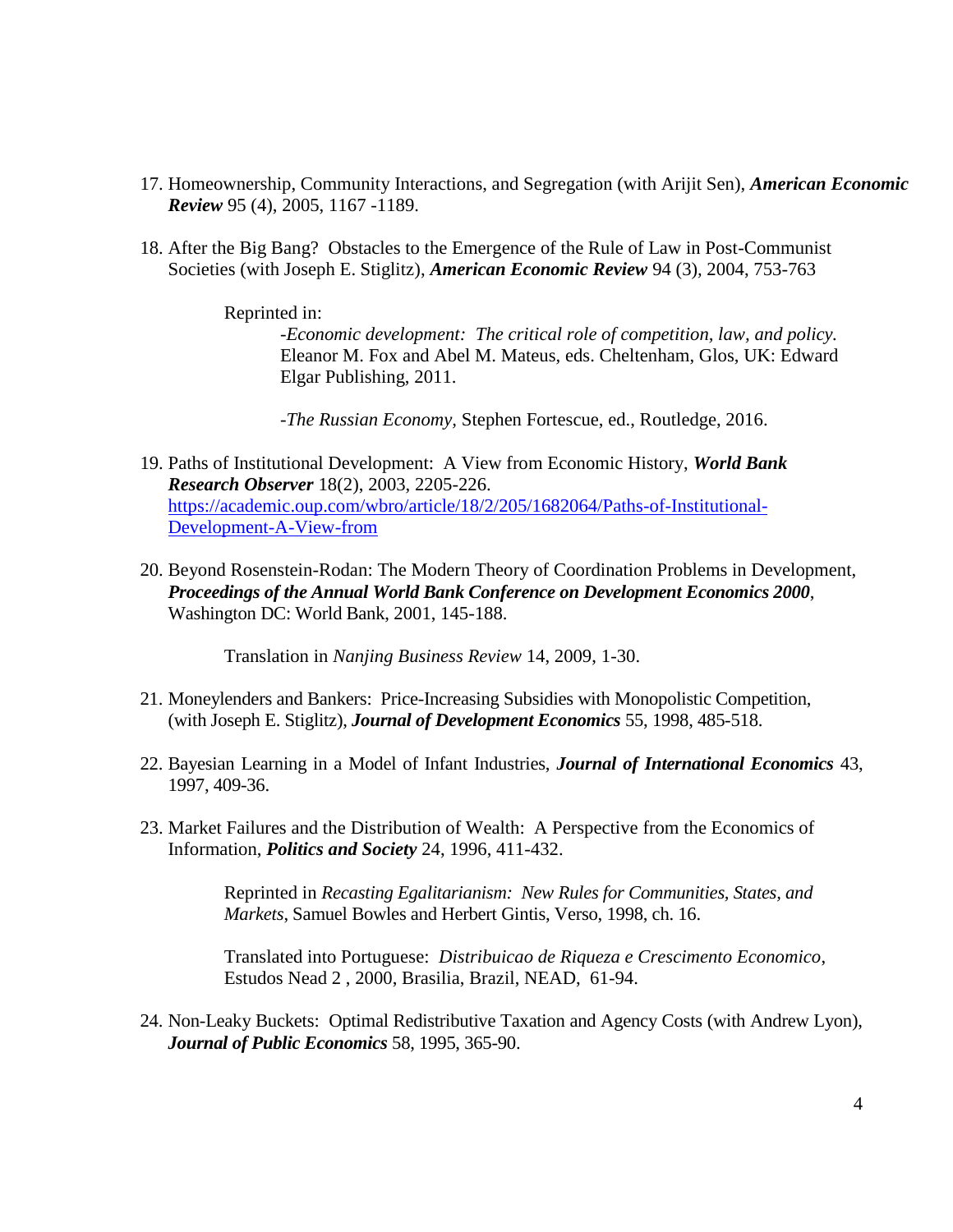- 25. The Second Theorem of the Second Best, *Journal of Public Economics* 25, 1994, 223-242
- 26. A Reexamination of the Neoclassical Trade Model under Uncertainty, *Journal of International Economics* 36, 1994, 1-27.
- 27. Land Taxes, Output Taxes, and Sharecropping: Was Henry George Right? *World Bank Economic Review* 5, 1991, 93-112
- 28. Imperfect Information and Rural Credit Markets: Puzzles and Policy Perspectives, with Joseph E. Stiglitz, *World Bank Economic Review* 5, 1990, 235-250.

### *Chapters in Edited Books*

- 1. The Third Function of Law: Its Power to Change Cultural Categories (with James Walsh). In: Kaushik Basu and Robert Hockett (eds), *Law, Economics, and Conflict,* Cornell University Press, 2021, 55-85.
- 2. "Small Miracles"—Behavioral Insights to Improve Development Policy: The World Development Report 2015 (with Allison Demeritt). In: *Contemporary Issues in Development Economics*, edited by Timothy Besley, 2015. London: Palgrave Macmillan, 3, 19-43.
- 3. Behavioral Economics and Social Exclusion: Can Interventions Overcome Prejudice? In: *Inequality and Growth: Patterns and Policy,* Volume 1, edited by Kaushik Basu and Joseph E. Stiglitz, London: Palgrave Macmillan, 172-193.
- 4. The Kin System as a Poverty Trap? (with Arijit Sen), in *Poverty Traps,* Samuel Bowles, Steven Durlauf, and Karla Hoff (eds.), Princeton University Press, 2006, 95-115.
- 5. The Extended Family System and Market Interactions (with Arijit Sen), in *The Social Economics of Poverty: On Identities, Groups, Communities, and Networks,*  Christopher Barrett (ed.), Routledge, 2005, 171-87.
- 6. The Transition Process in Post-Communist Societies: Towards a Political Economy of Property Rights (with Joseph E. Stiglitz), in *Annual World Bank Conference on Development Economics, Europe 2003: Toward Pro-Poor Policies--Aid, Institutions, and Globalization*. World Bank and Oxford University Press, 2004, 231-245. Translations in:

*Revue d'economie du developpement* (2003)

*Nanjing Business Review 4* (2005), pp. 22-37, (under the title, "The Transition from Communism: A Diagrammatic Exposition of Obstacles to the Demand for the Rule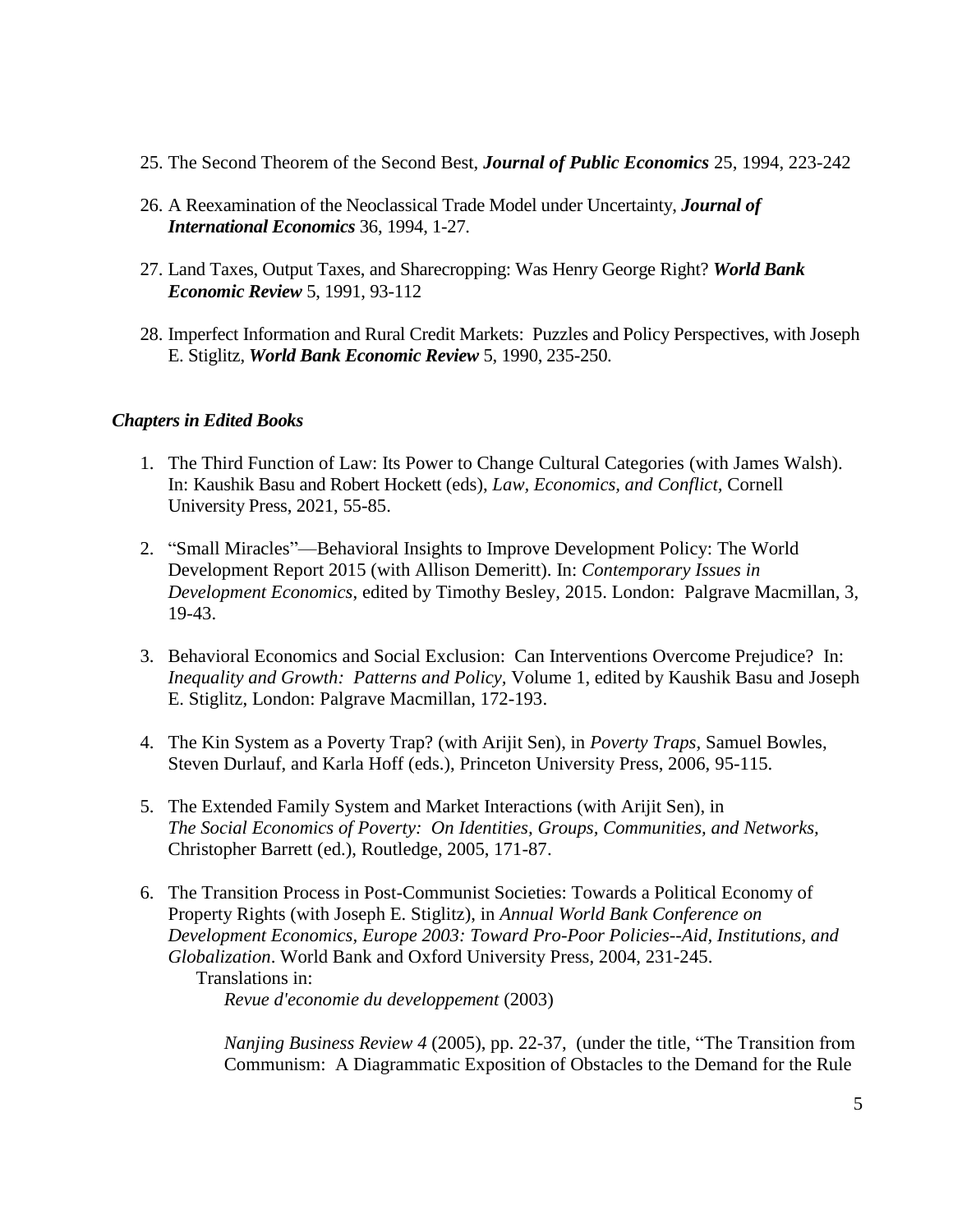of Law").

- 7. Can Privatization Come Too Soon? Politics after the Big Bang in Post-Communist Societies. In *Economics for an Imperfect World,* eds. Richard Arnott, Bruce Greenwald, Ravi Kanbur, and Barry Nalebuff*,* MIT Press, 2003, 549-565
- 8. Modern Economic Theory and Development, with Joseph E. Stiglitz, in *Frontiers of Development Economics,* Gerald Meier and J.E. Stiglitz (eds), Oxford University Press, 2001, 389-459.
- 9. Introduction: Agricultural Taxation and Land Rights Systems, *World Bank Economic Review* 5, 1991, 85-92.

# *Encyclopedia Articles*

- 10. "Caste System," in *The Sage Encyclopedia of Political Behavior,* ed. Fathali M. Moghaddam, Sage Publications, 2017.
- 11. "Joseph E. Stiglitz," in *New Palgrave Encyclopedia,* Steven N. Durlauf and Larry E. Blume (eds.), Palgrave Macmillan, 2008.
- 12. "Second and Third Best Theories," in *Reader's Guide to the Social Sciences,* London: Fitzroy Dearborn, 2001.
- 13. "Joseph E. Stiglitz," *International Encyclopedia of Business and Management*, Malcolm Warner (ed.), London: Berkshire House, 2001, 6041-6054.

### *Comments*

- 14. Do Social Factors Determine "Who We Are"? Comment on Kenneth Arrow, in *The State of Economics, the State of the World.,* eds. K. Basu, D. Rosenblatt, C. Sepulveda, MIT Press, 2020, 37-46.
- 15. Behavioral Development Economics: A New Approach to Policy Interventions (with Allison Demeritt and James Walsh) *VoxEU*, May 20, 2015, [http://www.voxeu.org/article/behavioural](http://www.voxeu.org/article/behavioural-development-economics)[development-economics](http://www.voxeu.org/article/behavioural-development-economics)
- 16. Equilibrium Fictions, Societal Rigidity, and Affirmative Action, *VoxEU*, April 24, 2012, <http://www.voxeu.org/index.php?q=node/7906>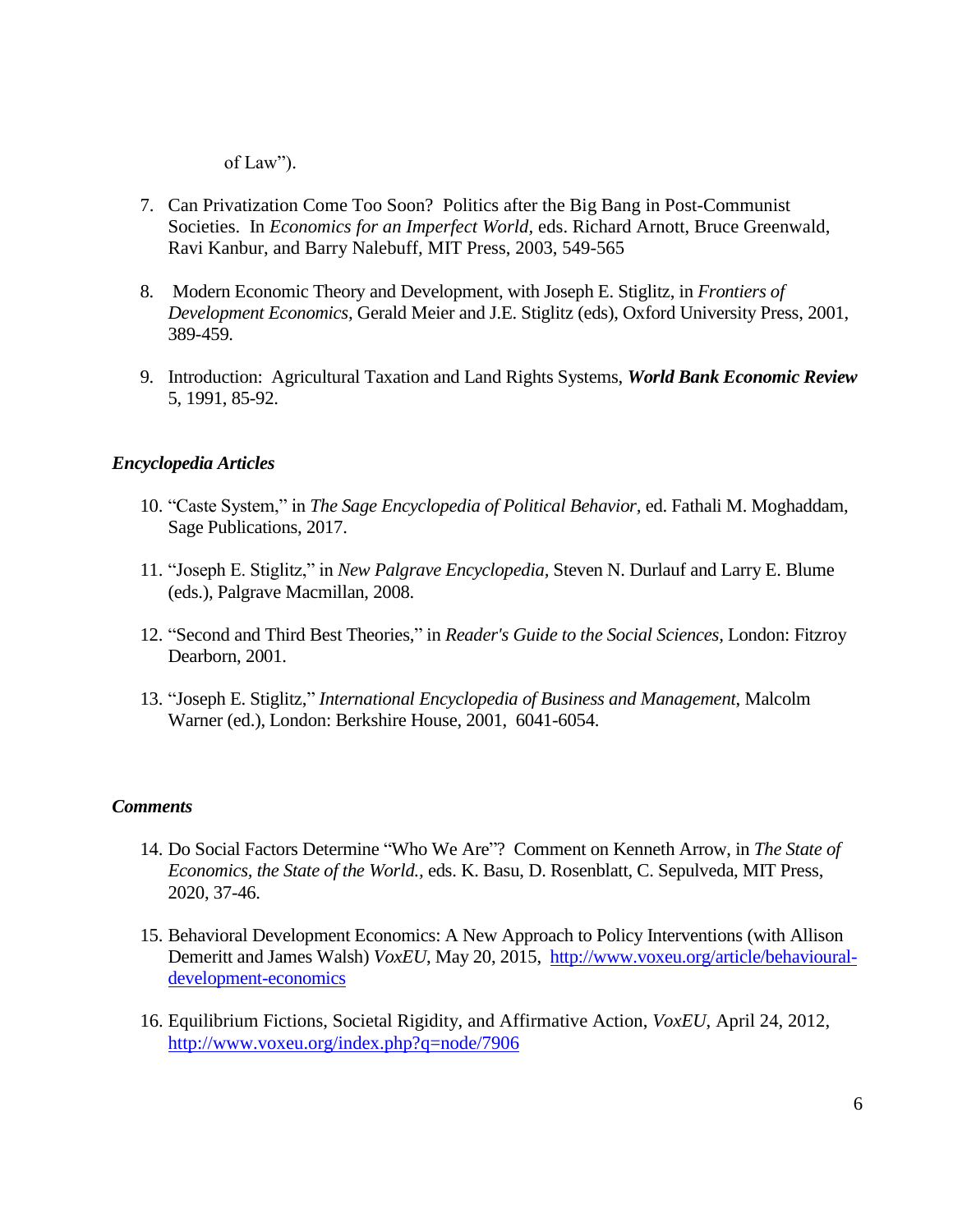- 17. Fairness in Modern Society, *Science* 327 (5972)*,* 1467-68*,* March 19, 2010 (invited comment on Henrich *et al.* "Markets, religion, community size and the evolution of fairness and punishment," *Science,* same date).
- 18. Political Alternation, Regardless of Ideology, Diminishes Influence Buying: Lessons from Transitions in Former Communist States (with Shale Horowtiz and Branko Milanovic), *Policy Outlook*, Carnegie Endowment for International Peace, 2005, 1-6.
- 19. Comment on Sendhil Mullainathan, "Development Economics through the Lens of Psychology," *Annual World Bank Conference on Development Economics 2005*, Washington DC: World Bank, 2005, 79-86.
- 20. Comment on Abhijit Banerjee, "Land Reforms: Prospects and Strategies," *Annual World Bank Conference on Development Economics 1999*, Washington DC: World Bank, 2000, 275-284.
- 21. Comment on Ravi Kanbur and Nora Lustig, "Why Is Inequality Back on the Agenda," *Annual World Bank Conference on Development Economics 1999*, Washington DC: World Bank, 2000, 307-13.
- 22. Comment on Timothy Besley, "Political Economy of Targeting: Theory and Institutions," *Annual World Bank Conference on Development Economics 1996*, Washington DC: World Bank, 1997, 135-140.

#### *Book Reviews*

- 23. Kaushik Basu, *Beyond the Invisible Hand: Groundwork for a New Economics* (Princeton University Press, 2011). In: *Journal of Economic Literature,* 49(4) December 2011.
- 24. Gareth Austin and Kaoru Sugihara (eds.), *Local Suppliers of Credit in the Third World, 1750- 1960* (St. Martin's Press). In *Journal of Development Economics*, 1996, 403-407.
- 25. Anne Krueger, *Political Economy of Policy Reform in Developing Countries* (MIT Press). In *Journal of Economic Literature*, 1994, 78-79.
- 26. Douglass C. North, *Institutions, Institutional Change, and Economic Performance* (Cambridge University Press). In *Kyklos***,** 1992, 582-585.
- 27. Jean-Jacques Laffont, *The Economics of Uncertainty and Information* (MIT Press) and Louis Phlips, *The Economics of Imperfect Information* (Cambridge University Press). In *Managerial and Decision Economics*, 1991, 411-413.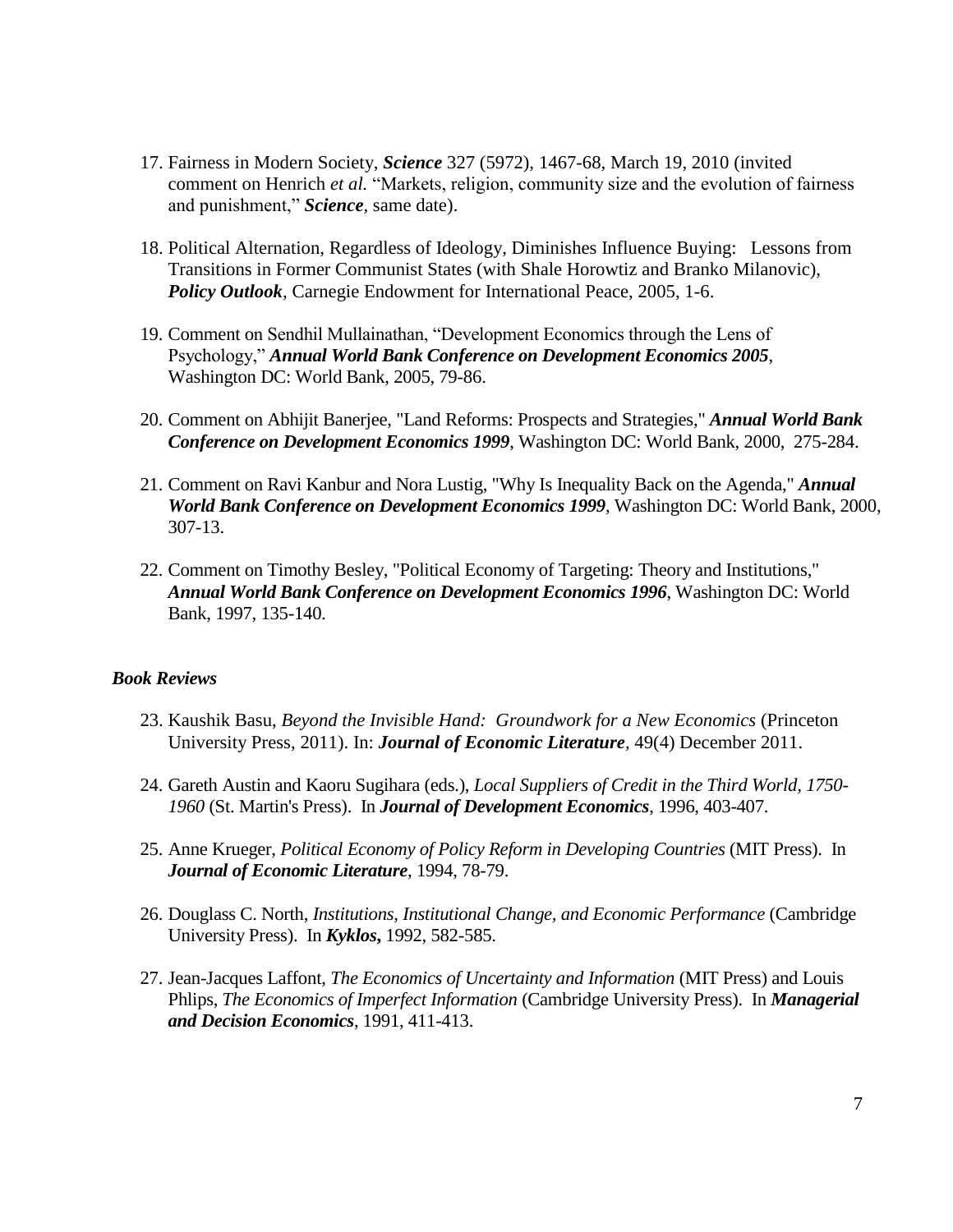# *Working Papers*

- **28.** Participatory Theater Empowers Women: Evidence from India (with Jyotsna Jalan and Sattwik Santra), World Bank Policy Research Working Paper WPS9680 (2021).
- **29.** Caste System, World Bank Policy Research Working Paper WP7924 (Dec. 2016) (a short version appears as "Caste System" in *The Sage Encyclopedia of Political Behavior,* 2017).
- 30. The Role of Cognitive Frames in Societal Rigidity and Change (with J.E. Stiglitz), 2011. (Long version of "Equilibrium Fictions: A Cognitive Approach to Societal Rigidity*," American Economic Review,* 2010.)

# *Work in Progress*

- 1. *The Invisible Hand of Culture: How It Affects Economic and Social Progress and Can Make a Society Rigid* (with Allison Demeritt and Joseph E. Stiglitz), Columbia University Press (in progress).
- 2. Behavioral Development Economics. Entry submitted to *Oxford Research Encyclopedia of Economics and Finance*. To be revised and resubmitted.
- 3. Lab-in-the-field Experiments: Insights into Discrimination and Ways to Reduce It (with Allison Demeritt). Submitted *to The Handbook on Economics of Discrimination and Affirmative Action*, A Deshpande (Ed.), Springer.
- 4. Epistemic Discrimination against Women: Experimental Evidence from India (with Tauhidur Rahman and Vijayendra Rao) (2017). SSRN: <https://ssrn.com/abstract=3853215>

--------------------------------------------------------------------------------------------------------------------------

### *Conferences, symposia, and panels organized*

- Co-organizer of a session on "Lessons from the field: Successes in the development sector," in Behavioral Sciences and Policy Association (BSPA) conference, April 29, 2016.
- Co-organizer with Paul Collier and George Akerlof: Research Workshop on Dysfunctional Institutions, World Bank, Feb. 6-7, 2016.
- Co-organizer of a session at the Global Economic Symposium, Kiel, Germany, October 2015: How to design policies for humans rather than *Homo economicus*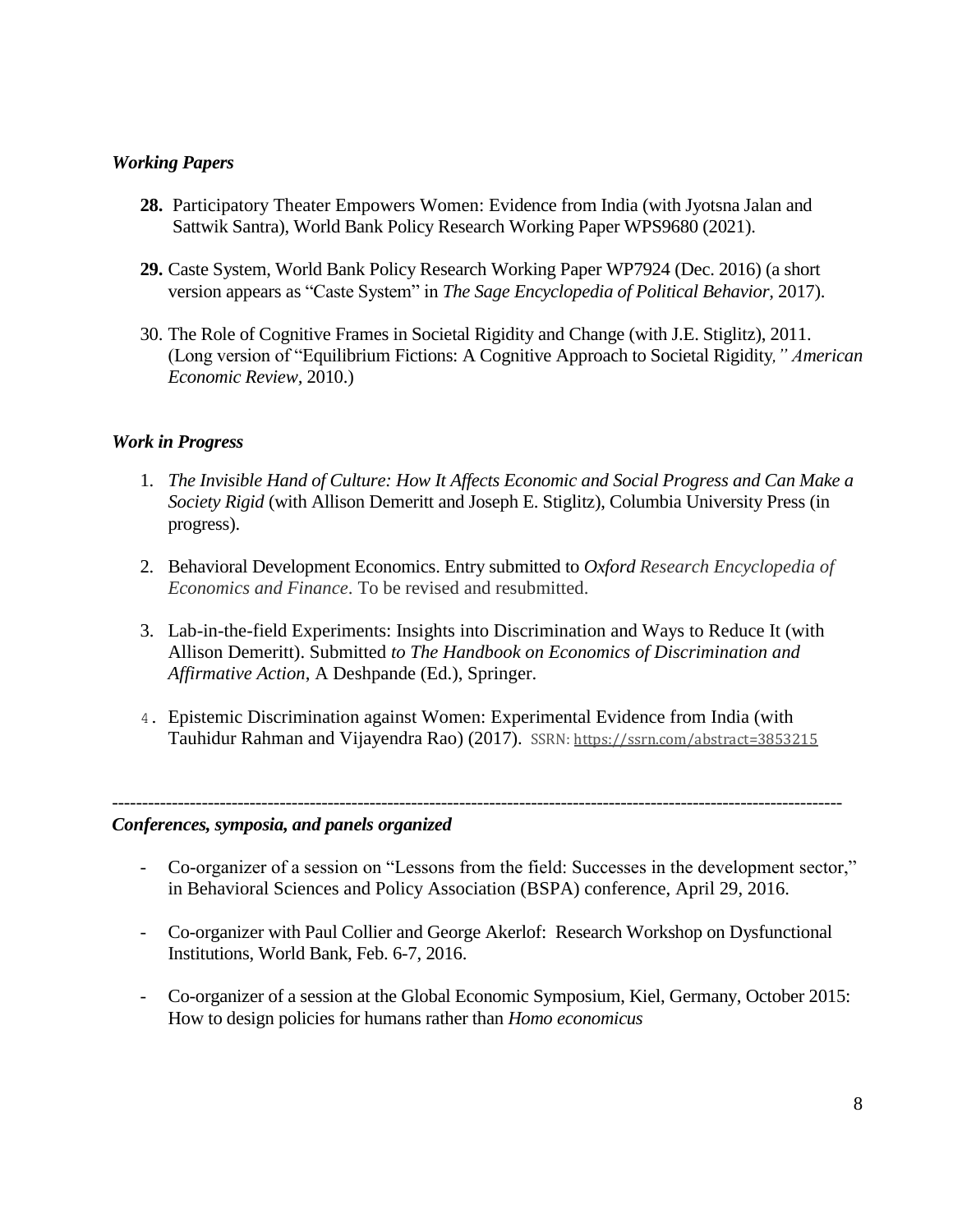- Organizer: Program on the *World Development Report 2015* for the International Economics Association, Jordan, June 2014.
- Co-organizer with Ghazala Mansuri: 4th World Bank conference on Equity, Aspirations, Poverty, and Inequality," May 2014
- Organizer: Program on Behavioral Economics for the Africa Region, World Bank, Nov. 2012
- Co-organizer with Ernst Fehr: Symposium on Endogenous Preferences for the *Economic Journal,*  2011.
- Organizer: Panel on Development, Culture, and Institutions, AEA Annual Meetings, Jan. 2010
- Organizer: Conference on Political Economy of Transition Countries, CERGE (Prague), Sept. 2004
- Co-organizer with A. Braverman and J. E. Stiglitz: Conference on the Economics of Rural Organization, World Bank (in Annapolis, Md.), July 1989

*--------------------------------------------------------------------------------------------------------------------------*

#### *Research Presentations, 2005-2022*

NYU Sociology of Culture Workshop, April 22, 2022

Conference (virtual) on HONORLOGIC: The Cultural Logic of Honor and Social Interaction:

A Cross-Cultural Comparison, University of Kent, Feb. 10, 2022.

- University of Arizona, Workshop on Poverty, Agency, and Development. ["Using behavioral economics to reduce poverty and oppression"], Dec. 3-4, 2021.
- ERINN virtual conference, April 15-16, 2021. "Participatory Theater Empowers Women: Evidence from India."
- Princeton University, Social Externalities: A Virtual Workshop on Concepts and Applications, May 11-12, 2020.

Columbia University, Development Practitioners Seminar, April 27, 2020

World Bank, Jan. 2020

Cornell University, Nov. 21, 2019.

- Behavioral Economics and the Economics of Inequality, Edinburgh, Scotland, June 7-8, 2019. Conference organized by the University of Edinburgh and Cornell University ["Cultural impediments to learning to cooperate"].
- University of East Anglia, England, June 11, 2019 ["Theater of the Oppressed and Women's Empowerment"]
- NIMBioS Workshop on Social Norms, April 23-25, 2019, U. of Tennessee
- 2019 ASREC Conference [\["Participatory community theater and women's empowerment"\]](https://cess-nuffield.nuff.ox.ac.uk/)

[2019 AEA Conference Poster Session \["Cultural impediments to learning to cooperate"\]](https://cess-nuffield.nuff.ox.ac.uk/)

[Center for Experimental Social Science \(CESS\),](https://cess-nuffield.nuff.ox.ac.uk/) Nuffield College, Oxford. Workshop on "Measuring the Tricky Things," October 2018.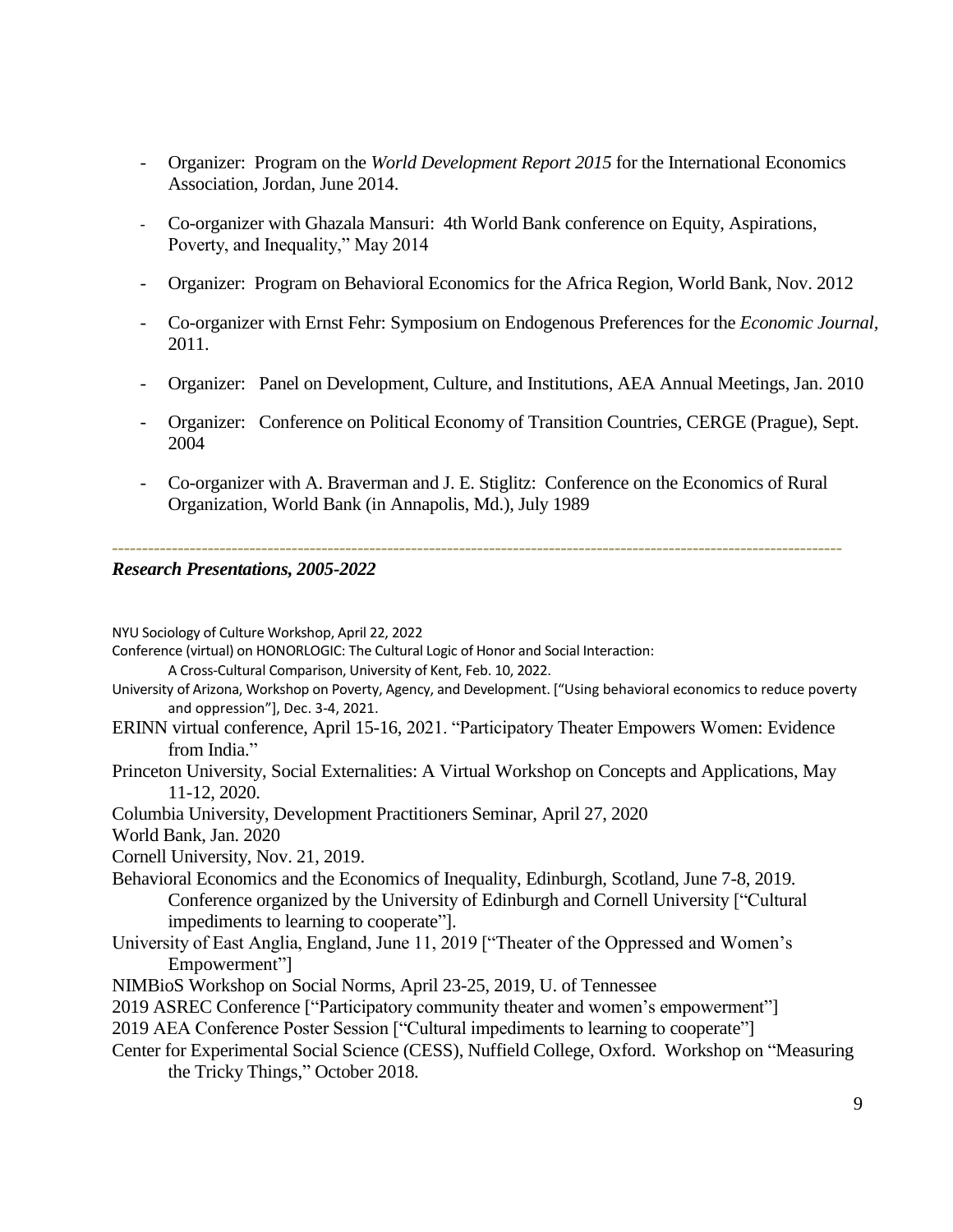- ERINN 2018 Conference, Exeter College, Oxford, June 14-15, 2018 "Collective story editing: Evidence from India of a theater intervention that increases married women's agency and freedom from violence."
- ideas42, Seminar, April 16, 2018. "Cultural impediments to learning to cooperate: An experimental study of high- and low-caste men in rural India"
- Cornell Research Academy of Development, Law, and Economics, Conference on April 12-13, 2018. "The old one-two: Using law to promote social change."
- The Governance and Social Inclusion Group, World Bank, March 14, 2018. "The whys of social exclusion."
- U.S. National Academy of Sciences conference co-organized by Joseph Henrich: Pressing Questions in the Study of Psychological and Behavioral Diversity, Sept. 7-9, 2017. ["Cultural impediments to learning to cooperate"].
- Social Science Research Council (SSRC) Scholarly Borderlands Initiative, New York, October 27, 2017 (Conference organized by Elizabeth Levy Paluck)
- Economic Science Institute/Institute for the Study of Religion, Economics, and Society (ESI/IRES) at Chapman University, Sept. 6, 2017.
- International Economic Association Conference (IEA), Mexico, June 2017 ["Theater for Development Can Raise Aspirations for Girls and Promote Norms against Domestic Violence: A Case Study in India"]
- Duke University, April 28, 2017 ["The making of behavioral development economics"]
- Center for Advanced Hindsight (Dan Ariely's group), Duke University, May 2, 2017
- Economic Research in Identity, Narratives, and Norms (ERINN), First conference. Washington DC, April 22-23, 2017.
- Columbia University, Department of Economics, April 19, 2017
- Association for the Study of Religion, Economics, and Culture (ASREC), Boston, Feb. 25, 2017
- ASSA—Jan 2017— *[https://www.aeaweb.org/conference/2017/preliminary/paper/ZZAE378A\)](https://www.aeaweb.org/conference/2017/preliminary/paper/ZZAE378A).* University of Pennsylvania, Nov 2016.
- Center for Studies in Social Sciences, Calcutta, July 18, 2016
- Policy Research Talk, World Bank, March 28, 2016.
- Research Workshop on Dysfunctional Institutions, World Bank, Feb. 6-7, 2016.
- Princeton University Development Lab, December 3, 2015
- Global Economics Symposium, Kiel, Germany, October 12-14, 2015.
- Keynote speaker at Annual Trans-Saharan Counterterrorism Partnership Conference,
	- US Department of State, October 6, 2015.
- Conference in memory of John van Huyck, Texas A&M University, October 22, 2015
- European Philosophy of Science Association, EPSA15, Fifth Annual Conference, University of Düsseldorf, Germany, Sept. 23-24, 2015
- Institut d'etudes avancées, Nantes, France, April 28, 2015
- Keynote speaker in the Development Workshop: Mind, Society, and Behavior, University of Arizona, April 16-17, 2015.
- Sociology of Development conference on 13-15 March 2015, Brown University

Keynote speaker at Conference on Public Norms and Government Performance, Princeton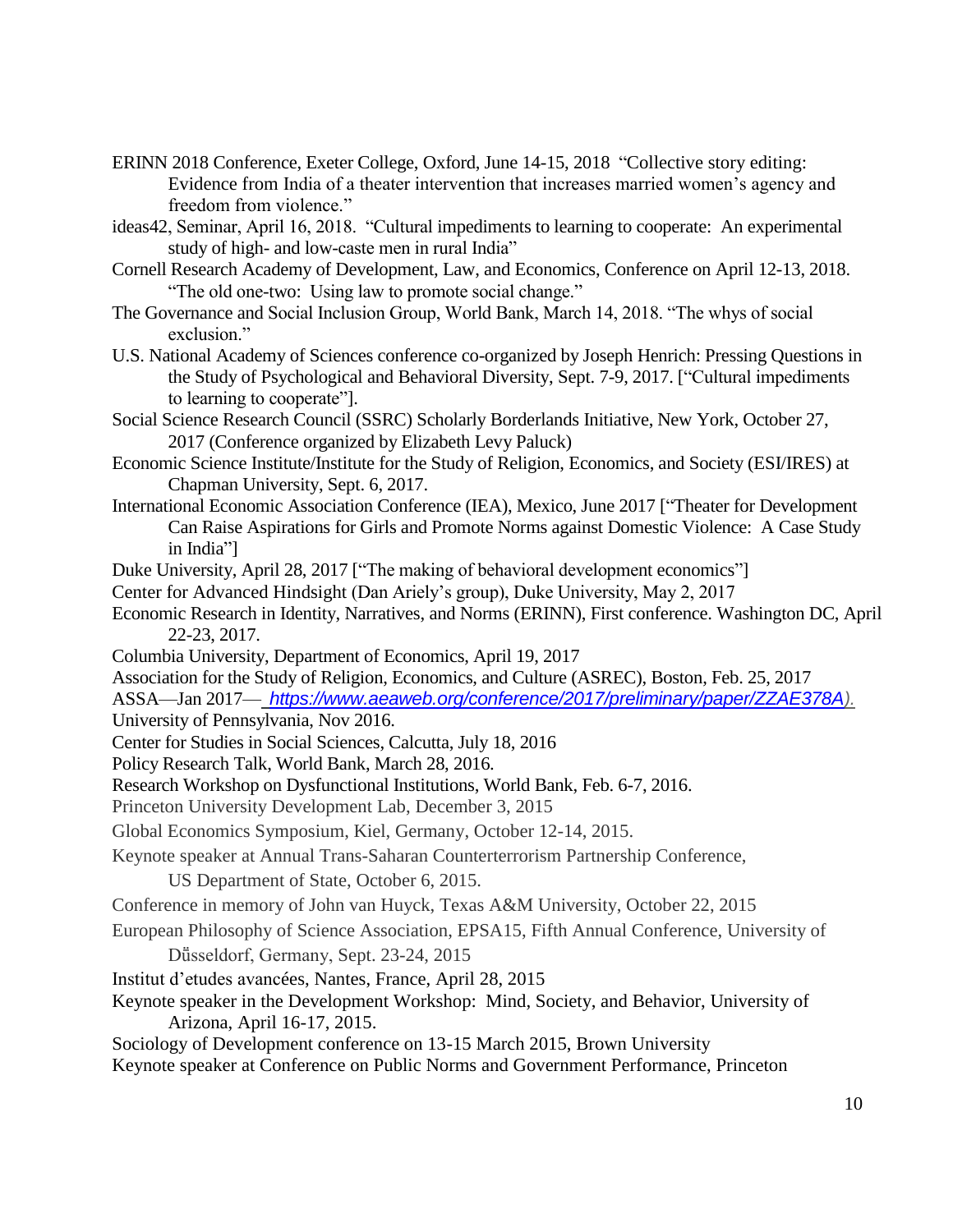University, March 2015.

World Bank Poverty and Applied Micro Seminar Series, February 2015.

Second Experimental Methods Conference, Mexico, February 2015.

International Economics Association, Jordan, June 2014

Advanced Graduate Workshop on Poverty, Development, and Globalization, Bangalore, Jan. 2014.

Centre for Studies in Social Sciences, Kolkata, India, December 19, 2013

First Experimental Methods Conference, Curacao, 2013.

- Conference on Learning by Doing in Livelihoods Projects—Lessons from South Asia, World Bank, June 2013.
- Conference of the Association for the Study of Religion, Economics, and Culture (ASREC), Washington DC, April 2013.
- University of Zurich and UNICEF, Conference on Social Norms and Human Development, March 2013.
- Canadian Institute for Advanced Research, Successful Societies Research Network, Toronto, Feb. 2013
- World Bank Workshop on Social Exclusion, Jan. 2013
- Behavioral Development Economics Conference, World Bank, Nov. 2012
- University of Memphis, February 2012
- University of Warwick, November 2011
- Paris School of Economics, November 2011

Center for Global Justice, University of California-San Diego, November 2011

George Mason University, Center for Social Complexity, October 2011

Delhi School of Economics, September 2011

UNU-WIDER Conference on Poverty and Behavioural Economics (a keynote paper), Helsinki, Finland, September 2011

- New Economic School, Moscow, June 2011
- International College of Economics and Finance (ICEF), The State University Higher School of Economics, Moscow, June 2011
- University of Pittsburgh/Carnegie-Mellon joint seminar, April 2011
- Yale University, April 2011
- UNICEF Academic Consultation on Social Norms and the Human Rights and Well-being of Children, November 2010
- World Bank-Delhi, August 2010
- University of California-Santa Barbara, May 2010
- University of California-Berkeley (Department of Sociology), May 2010
- University of California-San Diego, May 2010
- Indiana University, April 2010
- World Bank, Poverty and Applied Micro Seminar , March 2010
- Brown University, March 2010

American Economic Association Annual Meetings, Atlanta, January 2010

Trento Festival of Economics, Trento, Italy, May 2009

World Bank, Poverty and Applied Micro Seminar , May 2009

Princeton University, Economics Department, April 2009

Institute for Advanced Studies (Princeton), Social Norms and Cooperation Seminar, December 2008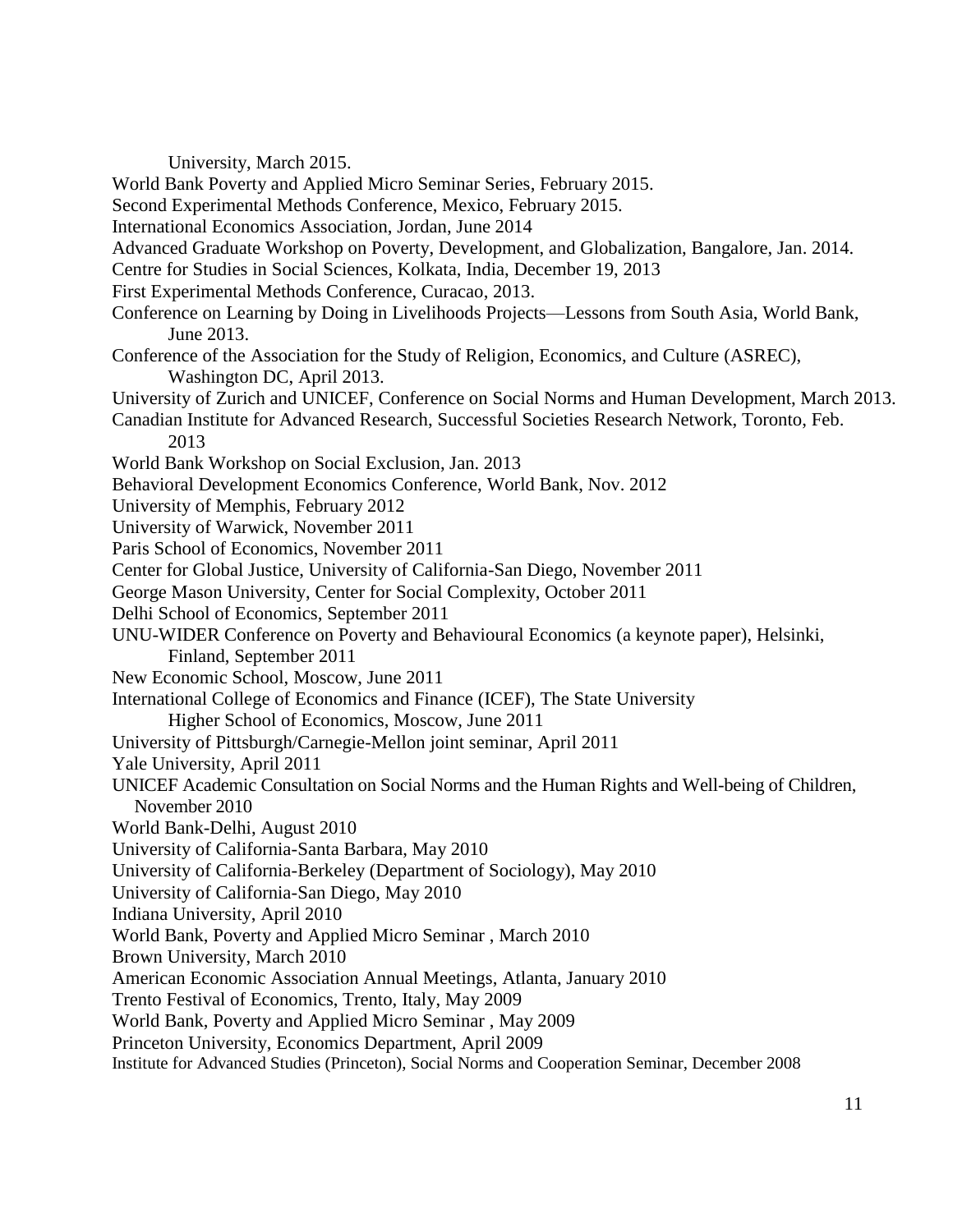Princeton University, Political Science Department, December 2008 University of Arizona, October 2008 Indian Statistical Institute, Delhi, July 2008 Delhi School of Economics, July 2008 University of Zurich, April 2008 Ohio State University, April 2008 American Economic Association, January 2008 Panel on Psychology and Development: Theory and Experimental Evidence Panel on Economics and Social Identity Georgetown University Law Center, Law and Economics Workshop, October 2007 Joint World Bank-IMF seminar, September 2007 University of Manchester, July 2007 Conference on "Measuring Preferences in a Social Context," University of Texas at Dallas, May 2007 Economists' Forum 2007, World Bank, April 2007 University of Maryland, School of Public Policy, March 2007 George Washington University, March 2007 Cornell University, November 2006 World Bank, Poverty and Applied Micro Seminar , November 2006 MacArthur Research Network on the Effects of Inequality, MIT, October 2006. University of Manchester, August 2006. American Economic Association Annual Meetings, Panels on: Economic Consequences of Social Identity, and Experiments in Developing Countries, January 2006 Stanford University, Center on Democracy, Development, and the Rule of Law, November 2005. Tufts University, November 2005. APSA, Poster Session, September 2005 InterAmerican Development Bank, June 2005 Columbia University, April 2005 Cornell-Pew conference on "Empirical work on identities, communities and networks," March 2005 MacArthur Foundation Norms and Preferences Working Group, U. of Pennsylvania, Jan. 2005

# *Unpublished discussions, 2005 to date*

Ravi Kanbur, "Efficiency and Equity in a Society-Economy Integrated Model," Cornell University, AEP Workshop, Oct. 29, 2021.

- Colin Camerer, "Natural strategic thinking in the lab, brain, and field." 12th Annual Kenneth Arrow Lecture, Columbia University, March 5, 2020.
- Vicky Fouka, ASSA conference, session on "From culture to governance: Towards a comparative economics of institutions and organizations." Jan. 2020.

George Akerlof, *Phishing for Phools,* International Economic Association Conference, Mexico, June, 2017.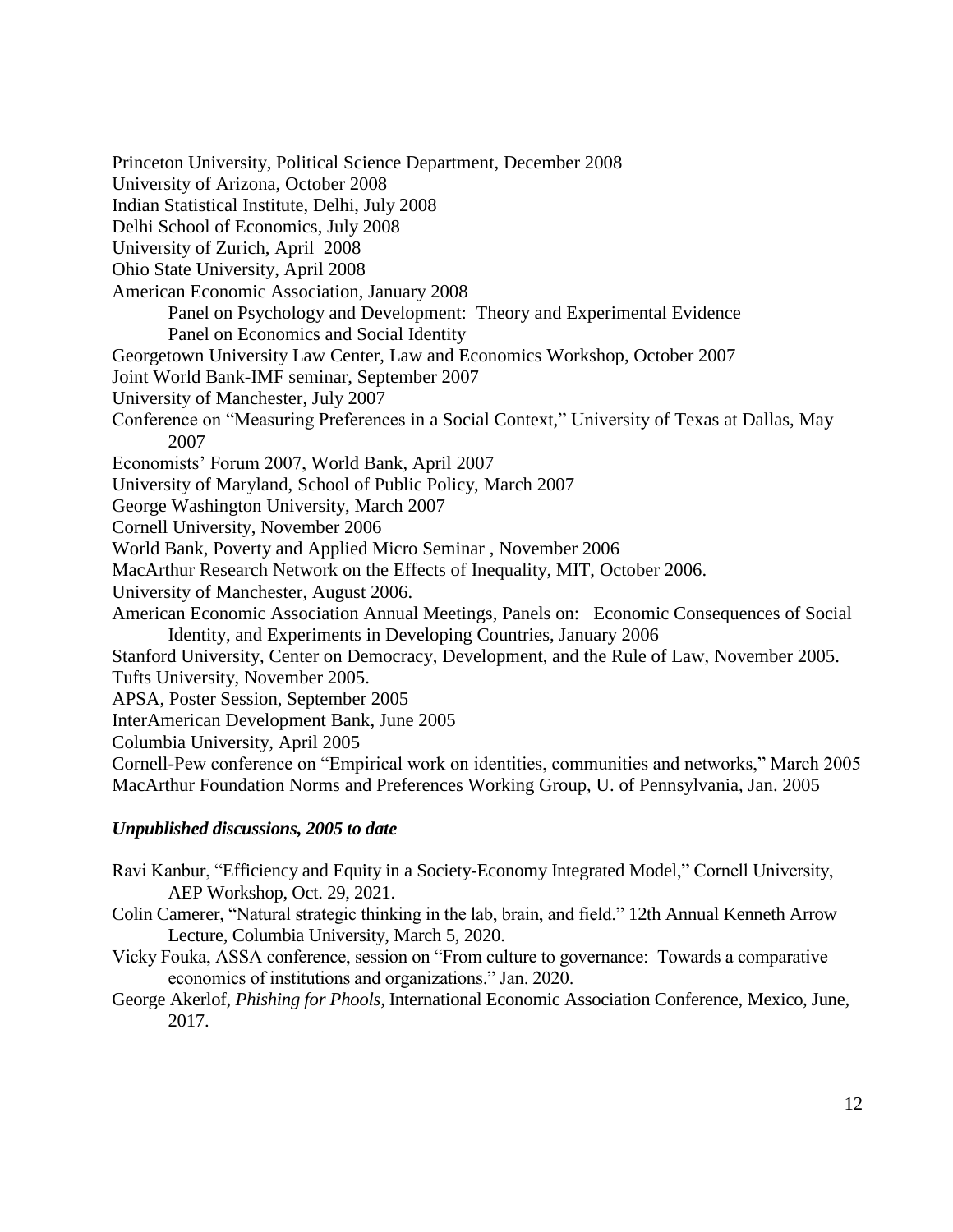Ruth Meinzen-Dick et al., "Playing games to save water: Collective action games for groundwater management in India." Water in Agriculture Innovation Series on Games for Groundwater Governance, World Bank, May 28, 2017.

Emile Bruneau, "Applying Behavioral Science to Promote Roma Inclusion," June 25, 2015

Robert Putnam, *Our Kids,* World Bank, June 22, 2015.

- Dan Ariely, "Using nudges and incentives to expand the coverage of social insurance programs to informal workers," World Bank, April 2015.
- Mukesh Eswaran, "A gender-based theory of the origin of the caste system of India," at the Conference of the Association for the Study of Religion, Economics, and Culture, Washington DC, April 2013.
- Herbert Gintis, *The Bounds of Reason: Game Theory and the Unification of the Behavioral Sciences,*  World Bank PREM Seminar , April 2010.
- Discussant for book launch SDN and PRMGE Event: *On Norms and Agency: Conversations about Gender Equality in 20 Countries,* January 2013
- Daron Acemoglu and James Robinson, *Why Nations Fail: The Origins of Power, Prosperity, and Poverty*, Cato Institute, April 4, 2012

http://www.cato.org/multimedia/events/why-nations-fail-origins-power-prosperity-poverty

- Gerry Mackie, "Travelling to the Village of Knowledge," Conference on Deliberation for Development: New Directions, World Bank, November 2010
- Conference on History and Development, University of Manchester, April 2008
- AEA Panel on "Design and reform of institutions in LDCs and transition economies," with papers contributed by W. Easterly, D. Rodrik, and A. Greif, Annual Meetings of the American Economic Association, January 2008.
- Daniel Benjamin, James Choi and Joshua Strickland, "Social Identity and Preferences," NBER Macroeconomics and Individual Decision Making Conference, November 2007.
- Gregory Clark, *A Farewell to Alms: A Brief Economic History of the Western World*, Princeton University Press, Book launch at the InfoShop, October 2007.
- Serguey Braguinsky, "The rise and fall of post-communist oligarchs: Legitimate and illegitimate children of Praetorian Communism," World Bank Conference on Microeconomics of Growth, June 2007.
- Joana Naritomi, Juliano Assuncao, and Rodrigo Soares, "Rent Seeking and the Unveiling of 'De Facto' Institutions: Development and Colonial Heritage within Brazil," Center for Global Development, Washington DC, April 2007.
- Iris Bohnet and Richard Zechkauser, "The Impact of Social Preferences on Trust," Annual Meetings of the American Economic Association, Jan. 2006.
- Mark Granovetter, "The Social Construction of Corruption," World Bank Social Science and Policy Seminar, November 2005.
- World Bank Development Report 2006. "What can development economists explain by taking into account people's perceptions of fairness?" Background paper. *--------------------------------------------------------------------------------------------------------------------------*

# *Refereeing*

*American Economics Journals—Applied Economics, American Economic Review, American Political Science Review, Annual Bank Conference in Development Economics*, Cambridge University Press, *Brookings*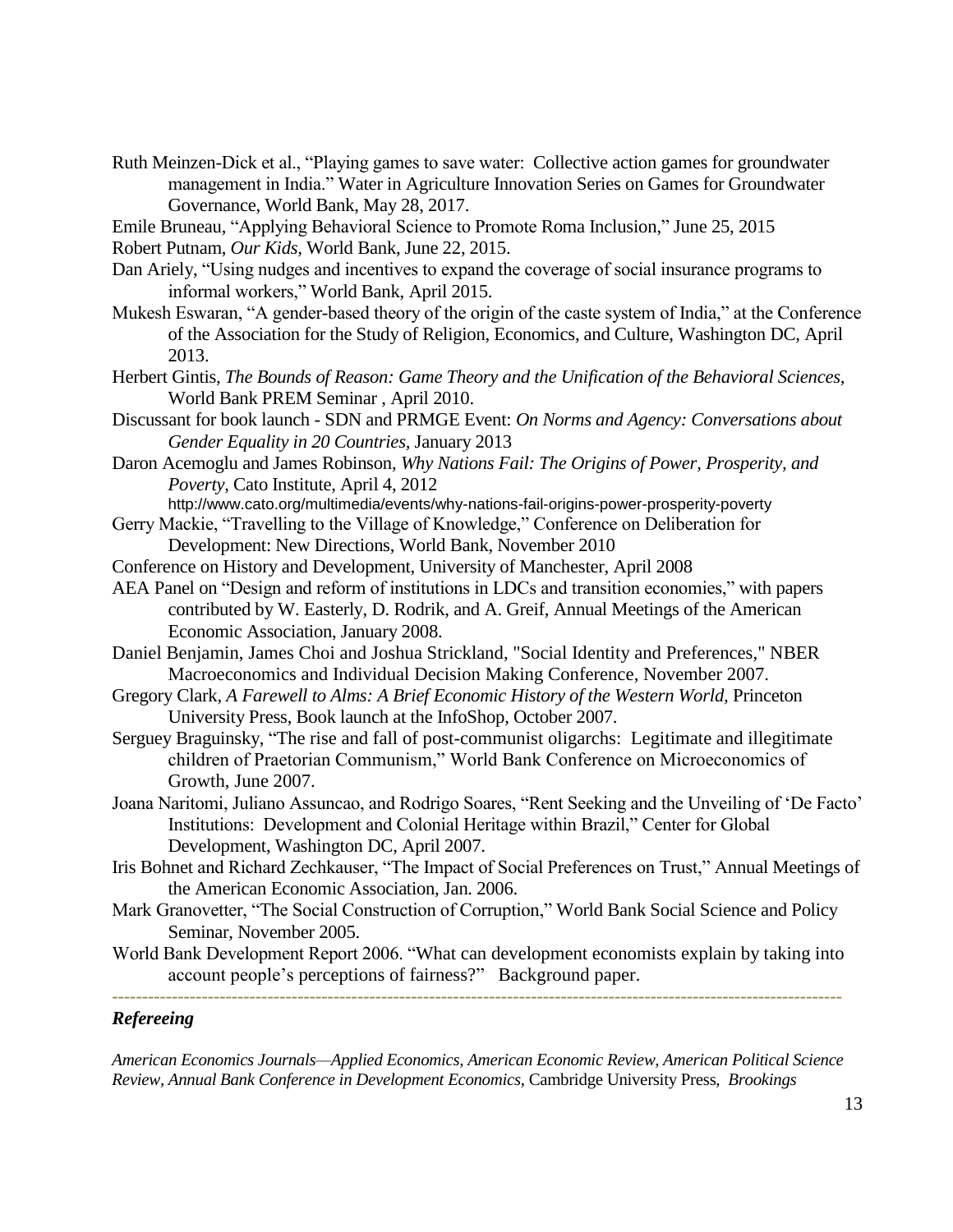*Institution, Canadian Journal of Economics, Economic Development and Cultural Change,* Columbia University Press, *Economic Inquiry, Economic Journal, Economica, Economics Letters, Economics of Transition, Journal of Agricultural Economics, Journal of Comparative Economics, Journal of Development Economics, Journal of Development Studies, Journal of Economic Behavior and Organization, Journal of the European Economic Association, Journal of Economic Education, Journal of Economic Literature, Journal of Economic Theory, Journal of Economic Inequality, Journal of the European Economic Association, Journal of International Economics, Journal of Law, Economics, and Organization, Journal of Political Economy, Journal of Public Economics,* National Science Foundation, Princeton University Press, *Proceedings of the National Academy of Sciences, Oxford Economic Papers,* Oxford University Press, *Rand Journal, Review of Economics and Statistics, Social Identities, Science, Southern Economic Journal, Science*, *World Bank Economic Review*, *World Development*

*--------------------------------------------------------------------------------------------------------------------------*

### *Courses taught*

#### *Graduate courses*

Behavioral Development Economics Social Norms and Informal Institutions Economics of Development The Economics of Transition in Eastern Europe and the Former Soviet Union, The Economics of Uncertainty and Information Microeconomic Theory

#### *Undergraduate courses:*

Behavioral Insights into Economics Development The Role of Cognitive Frames in Societal Rigidity and Change (Capstone Seminar at University of Pennsylvania) Uncertainty and Information Public Finance International Economics Principles of Microeconomics

Thesis supervisor of Adam Berry, co-winner of the Department of Economics Senior Thesis Prize, Princeton University, Class of 2009, for *"Social Welfare or Class Warfare? Anti-Discrimination Policy, the Wage Gap, and Class Division"* 

#### *BLOGS*

| $11 - 25 - 21$ | Empowering women through participatory theater. Ideas for India<br>https://www.ideasforindia.in/topics/social-identity/empowering-women-through-participatory-<br>theatre.html                  |
|----------------|-------------------------------------------------------------------------------------------------------------------------------------------------------------------------------------------------|
| $11 - 7 - 19$  | Changing the culture of economics: The 2019 Nobel laureates<br>https://www.brookings.edu/blog/future-<br>development/2019/11/07/changing-the-culture-of-economics-the-2019-<br>nobel-laureates/ |